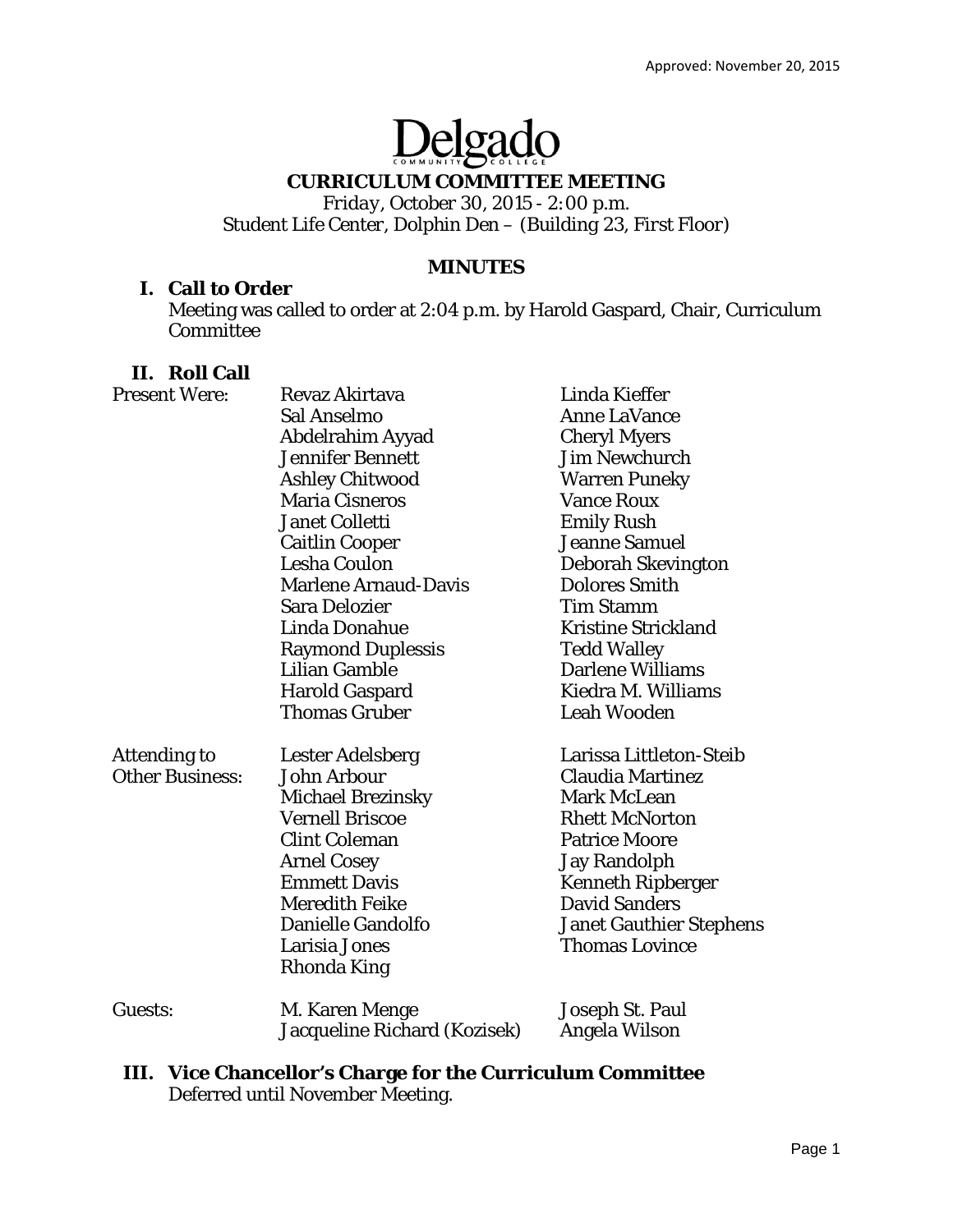# **IV. Curriculum Committee Functions**

- a) Membership List
- b) Curriculum Development Calendar
- c) Charter: Committee on Curriculum PPM Policy No. AA-1622.1D
- d) The College Curriculum PPM Policy No. AA-1510.1A (Committee Operating Procedures – Pages 11-12 of PPM)
- e) Master Syllabus PPM Policy No. AA-1503.1A
- f) Board of Regents Approved Academic Degree Terms and Designations Policy No. 2.11
- g) Board of Regents Definitions of Undergraduate Certificates and Degrees Policy No. 2.15
- h) Board of Regents Statewide General Education Requirements Policy No. 2.16

# **V. Minutes of meeting of May 1, 2015**

The minutes of the May 1, 2015 Meeting were reviewed and accepted as presented.

# **VI. Curriculum Operations Report – Tim Stamm**

# **VII. General Education / Articulation Initiatives – Tim Stamm**

- a) Board of Regents for Louisiana Higher Education Master Course Articulation Matrix and Louisiana Statewide Common Course Catalog– AY: 2015-2016
- b) Renewal: 2+2 Articulation Agreement: Delgado Community College and University of New Orleans: A.S. in Business Administration to B.S. in Business Administration.
- c) Renewal: 2+2 Articulation Agreement: Delgado Community College and Our Lady of Holy Cross College: A.S. in Teaching Grades 1-5 to B.A. or B.S. in Elementary Education.
- d) Renewal: 2+2 Articulation Agreement: Delgado Community College and Our Lady of Holy Cross College: A.A.S. in Respiratory Care Technology to B.S. in Health Sciences for Respiratory Therapists.
- e) "Reverse Transfer" Agreement: Northwestern State University and Delgado Community College.
- f) Northshore Technical Community College Transferrable General Education Courses.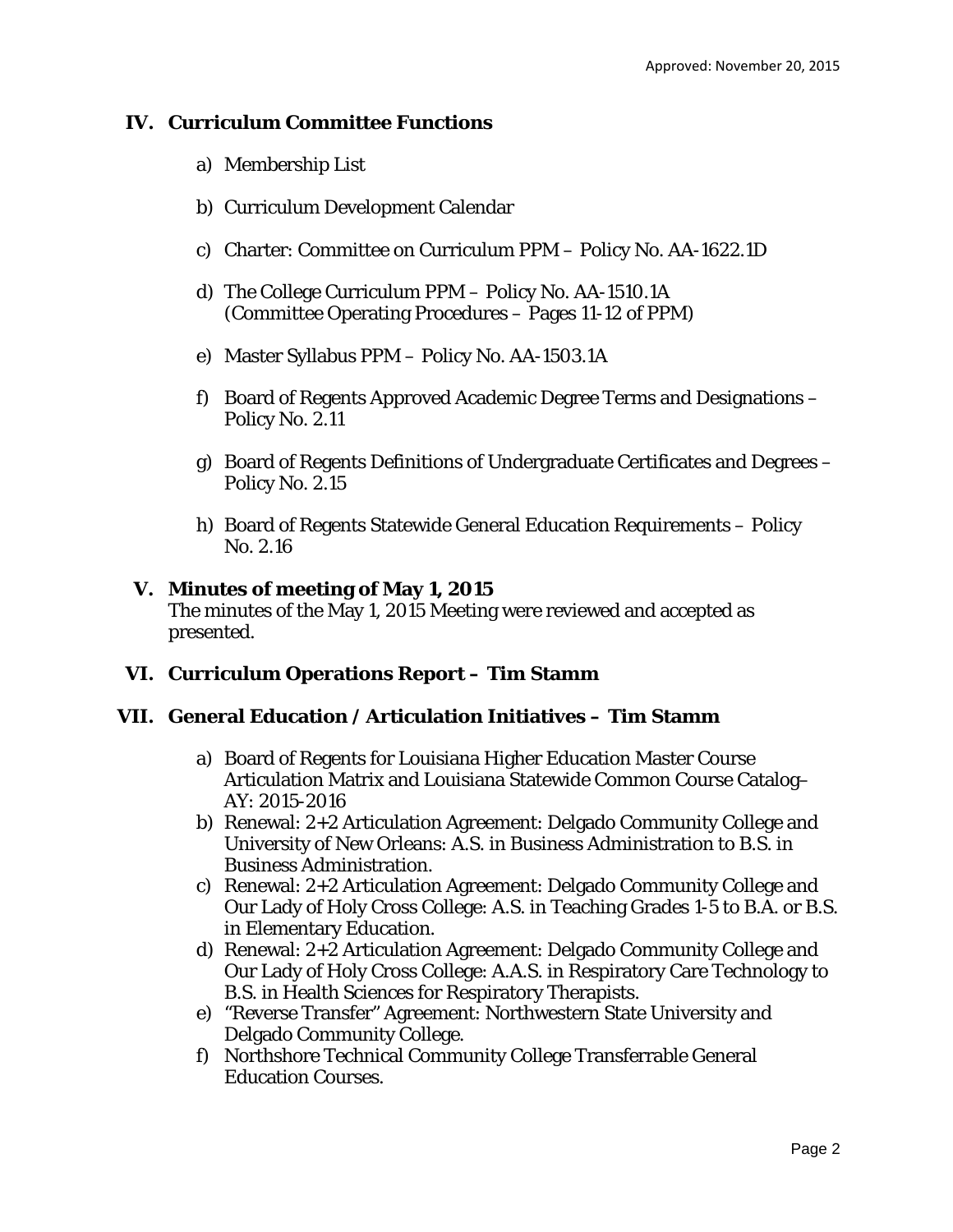Motion to accept General Education/Articulation Initiative Agenda Items **[Motion: Jennifer Bennett; Second: Ashley Chitwood; Carried, Unanimously].** 

## **VIII. Legislative Initiatives**

a) Louisiana ACT 356 (2009); subsection 3164:

*"…the Board of Regents shall develop, coordinate, and maintain a statewide course numbering system for postsecondary …. Education in all public … postsecondary institutions as a means to facilitate program planning and transfer of students and course credits between and among … postsecondary educational institutions."* 

- b) ACT 265 (2015); subsection 3161.1: Reverse Transfer Agreements: Fouryear colleges and universities and community colleges are authorized and encouraged to enter into reverse articulation or reverse transfer agreements to facilitate the transfer of academic credits earned by a student while enrolled in a four-year postsecondary institution back to a community college for the purpose of enabling a student to complete the requirements for an associate degree from the community college. The Statewide Articulation and Transfer Council shall establish guidelines to govern the reverse transfer of academic credits between four-year colleges and universities and community colleges.
- c) ACT 232 (2015): Governor's Military & Veteran Friendly Campus Law lists nine criteria, eight of which must be met for designation as "Friendly Campus."

#### **IX. New Business**

#### a) **Academic Affairs**

**Concept Proposal of a New Major Designation:** Delgado Community College proposes the creation of a new major code for new students who are undecided on a program/major at the College. The new option will be created in the Banner System and to be made available to new students who wish to declare 'degree-seeking status;' however, have not made a choice regarding program at the time of entry into the College. Motion to accept proposal **[Motion: Lilian Gamble; Second: Jennifer Bennett; Carried, Unanimously].** 

b) **Academic Affairs** 

**Establishment of a Taskforce:** Creation of a Taskforce to investigate the need to include a standard statement in Master Syllabi to address the response time of faculty in providing feedback to students regarding course assignment. Feedback normally includes grading/evaluation; however, may also include other responses, especially as these apply to on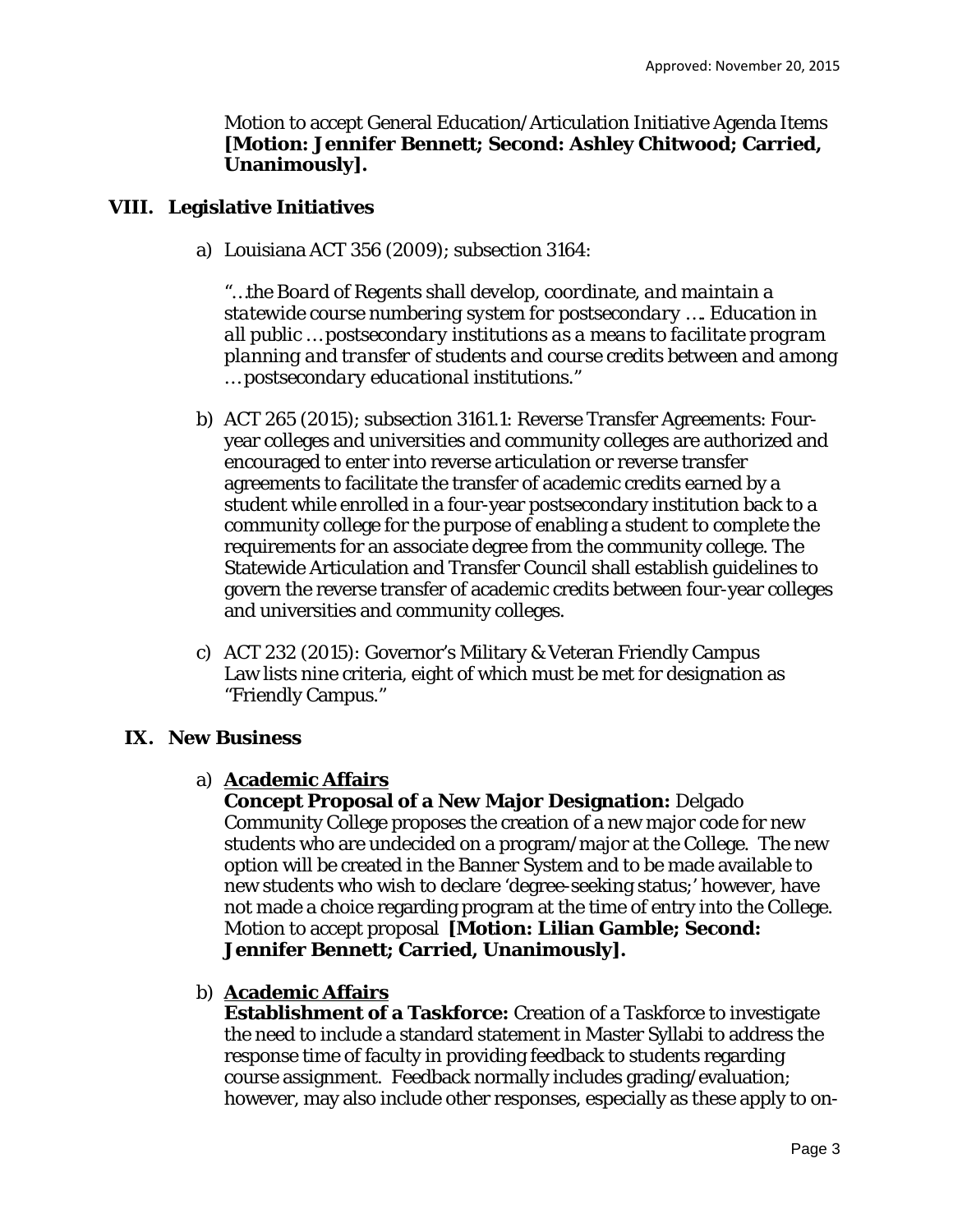line learning/on-line communication tools used in face-to-face and distance learning sections of courses. The Curriculum Committee has used the taskforce model to address the Academic Honesty Statement (2012), the Standard Assessment Statement (2006), and to review and make recommends regarding the College's General Education initiatives. Motion to accept proposal. **[Motion: Ashley Chitwood; Second: Kristine Strickland; Carried, by majority vote, with five (5) opposing votes].** 

# c) **Academic Affairs**

**Publication of Suggested Program Sequences**: Publication of suggested semester sequences for academic programs in the College Catalog. Information will not replace the current layout (Required Courses in Major, Required Related Courses, General Education Requirements), but will be added after this section in a recommended semester sequence. Motion to accept proposal. **[Motion: Anne LaVance; Second: Raymond Duplessis; Carried, Unanimously].** 

d) *The agenda was reordered and items were combined for discussion. Original Placement Items IX. d to IX. m* 

## **Business and Technology/ARCH:**

**Final Notification of Curriculum:** Technical Competency Area (T.C.A.) in Architectural Contractor Practices. Final notification and approval of catalog listing for the T.C.A. in Architectural Contractor Practices.

# **Business and Technology/ELST:**

**Final Notification of Curriculum:** Technical Competency Area (T.C.A.) in A+ Certification. Final notification and approval of catalog listing for the T.C.A. in A+ Certification.

# **Business and Technology/ELET:**

**Final Notification of Curriculum:** Technical Competency Area (T.C.A.) in PLC Programming. Final notification and approval of catalog listing for the T.C.A. in PLC Programming.

## **Business and Technology/CNET:**

**Final Notification of Curriculum:** Technical Competency Area (T.C.A.) in Net + Certification. Final notification and approval of catalog listing for the T.C.A. in Net + Certification.

# **Business and Technology/CADD:**

**Final Notification of Curriculum:** Technical Competency Area (T.C.A.) in AutoCAD. Final notification and approval of catalog listing for the T.C.A. in AutoCAD.

# **Business and Technology/CADD:**

**Final Notification of Curriculum:** Technical Competency Area (T.C.A.) in Revit. Final notification and approval of catalog listing for the T.C.A. in Revit.

# **Business and Technology/ACCT:**

**Final Notification of Curriculum:** Technical Competency Area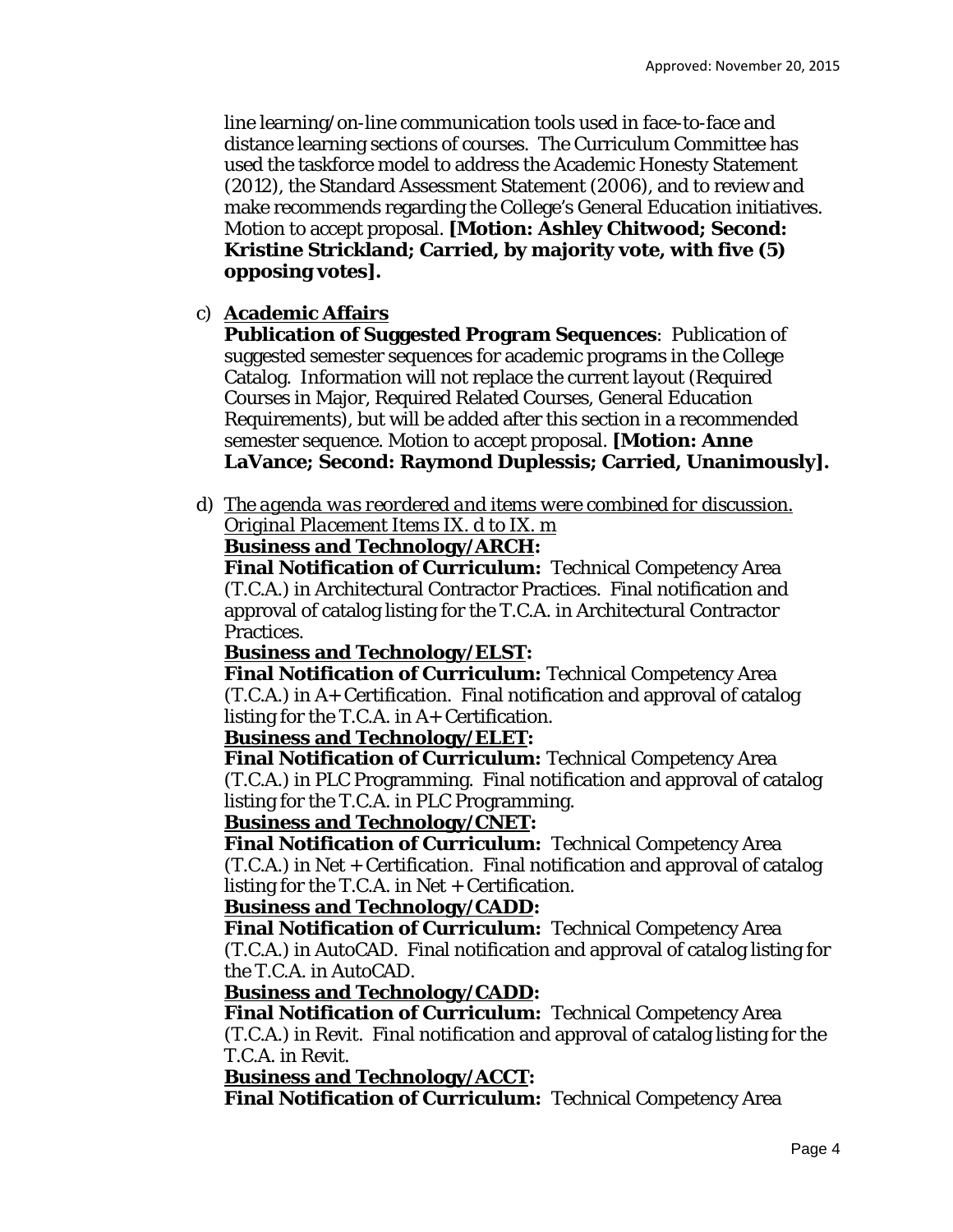(T.C.A.) in Quickbooks. Final notification and approval of catalog listing for the T.C.A. in Quickbooks.

# **Business and Technology/MANG/LOGT:**

**Final Notification of Curriculum:** Technical Competency Area (T.C.A.) in Logistics Technician-Entry Level. Final notification and approval of catalog listing for the T.C.A. in Logistics Technician-Entry Level.

# **Business and Technology/MANG/LOGT:**

**Final Notification of Curriculum:** Technical Competency Area (T.C.A.) in Logistics Technician-Front Line Supervisor. Final notification and approval of catalog listing for the T.C.A. in Logistics Technician-Front Line Supervisor.

# **Business and Technology/MANG/LOGT:**

**Final Notification of Curriculum:** Technical Competency Area (T.C.A.) in Global Logistics Associate. Final notification and approval of catalog listing for the T.C.A. in Global Logistics Associate.

Motion to accept proposals. **[Motion: Ashley Chitwood; Second: Deborah Skevington; Carried, Unanimously].** 

## e) *The agenda was reordered. Original Placement Item IX.n*  **Allied Health/RADT/HESC**

**Change of Course Prerequisite Requirements:** HESC-212: Pathology and Terminology. Change the prerequisite requirements of HESC-212: Pathology and Terminology to state: "RADT-101: Radiologic Technology I." Current prerequisite: "BIOL-252: Human Anatomy and Physiology II." Knowledge of general and specialized radiographics is necessary for success in this course, as examples are used in the class to introduce, develop, and reinforce course outcomes. Motion to accept proposal. **[Motion: Janet Coletti; Second: Darlene Williams; Carried, Unanimously].** 

f) *The agenda was reordered and items were combined for discussion. Original Placement Item IX. o to IX. q.* 

# **Science & Mathematics/GEOL**

**New Course:** GEOL-201: Minerology (3-0-3 / 45). Creation of a new course, GEOL-201: Minerology designed to provide an introduction studies in geosciences, earth and environmental sciences, and petrology. Course description: "Introduction to minerology and provides details for the study of minerals. Focuses on the structure and properties of minerals, their occurrence, and uses."

# **Science & Mathematics/GEOL**

**New Course:** GEOL-211: Sedimentology and Stratigraphy (3-0-3 / 45). Creation of a new course, GEOL-211: Sedimentology and Stratigraphy designed to provide a comprehensive introduction to the formation of sediment and the forces impacting the sedimentary process. Course description: "Introduction to sedimentological and stratigraphic principles. Focuses on the formation of sediment, sedimentary rocks,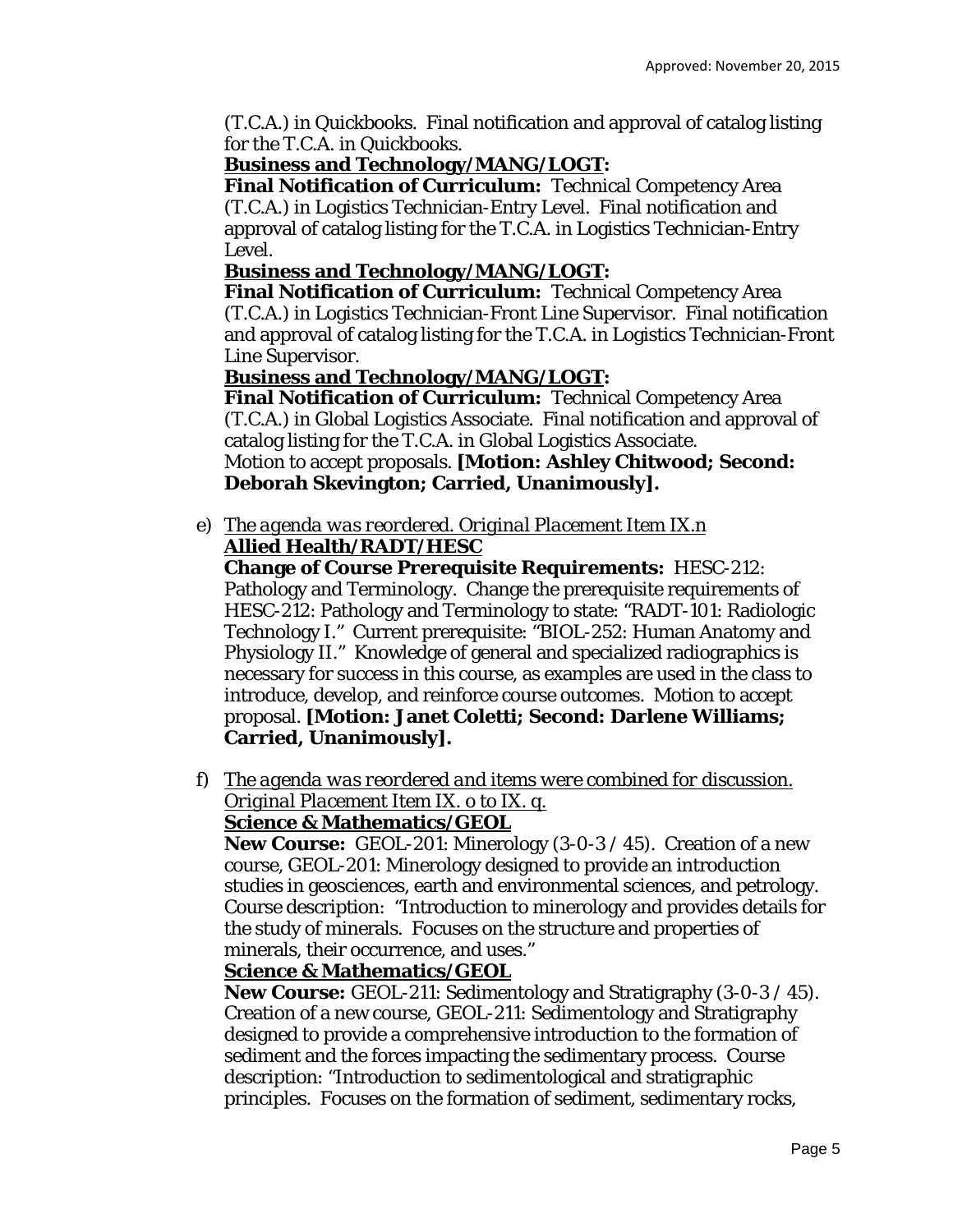principles that govern the formation of different types of sediments, and the physical, chemical, and biological aspects of sediment and sedimentary rocks. Understanding and clarification of geologic time are also covered." **Science & Mathematics/GEOL** 

**New Course:** GEOL-131: Natural Disasters (3-0-3 / 45). Creation of a new course, GEOL-131: Natural Disasters designed to provide an overview of the factors controlling the occurrence of natural disasters and the development of such disasters worldwide. Course description: "Science of natural disasters from physical, chemical, and geological perspectives. Understanding of the development of and factors controlling the occurrence of natural disasters." Motion to accept proposals **[Motion: Lilian Gamble; Second: Raymond Duplessis; Carried, Unanimously].** 

g) *The agenda was reordered and items were combined for discussion. Original Placement Item IX.r to IX. s.* 

## **General Education/Natural Sciences/GEOL**

**Course Addition – Natural Sciences**: GEOL-201: Minerology. Addition of the course, GEOL-201: Minerology to the list of courses that may be used in fulfillment of General Education Natural Sciences courses. **General Education/Natural Sciences/GEOL** 

**Course Addition – Natural Sciences**: GEOL-211: Sedimentology and Stratigraphy. Addition of the course, GEOL-211: Sedimentology and Stratigraphy to the list of courses that may be used in fulfillment of General Education Natural Sciences courses.

#### **General Education/Natural Sciences/GEOL**

**Course Addition – Natural Sciences**: GEOL-131: Natural Disasters. Addition of the course, GEOL-131: Natural Disasters to the list of courses that may be used in fulfillment of General Education Natural Sciences courses. Motion to accept proposals **[Motion: Ashley Chitwood; Second: Lilian Gamble; Carried, Unanimously].** 

h) *The agenda was reordered and items were combined for discussion. Original Placement Items IX. u to IX. v.* 

#### **Science & Mathematics/MATH**

**New Course:** MATH-098: Algebra Foundations I (3-0-3 / 45). Creation of a new course, MATH-098: Algebra Foundations I. This course replaces MATH-093: Basic Algebra and was designed to comply with Louisiana Community and Technical College System Common Developmental Mathematics courses. Course description: "Algebraic expressions, solving equations, solving inequalities, exponents, polynomials, graphs and equations of lines, functions and systems of linear equations."

#### **Science & Mathematics/MATH**

**New Course:** MATH-099: Algebra Foundations II (3-0-3 / 45). Creation of a new course, MATH-099: Algebra Foundations II. This course replaces MATH-094: Intermediate Algebra and was designed to comply with Louisiana Community and Technical College System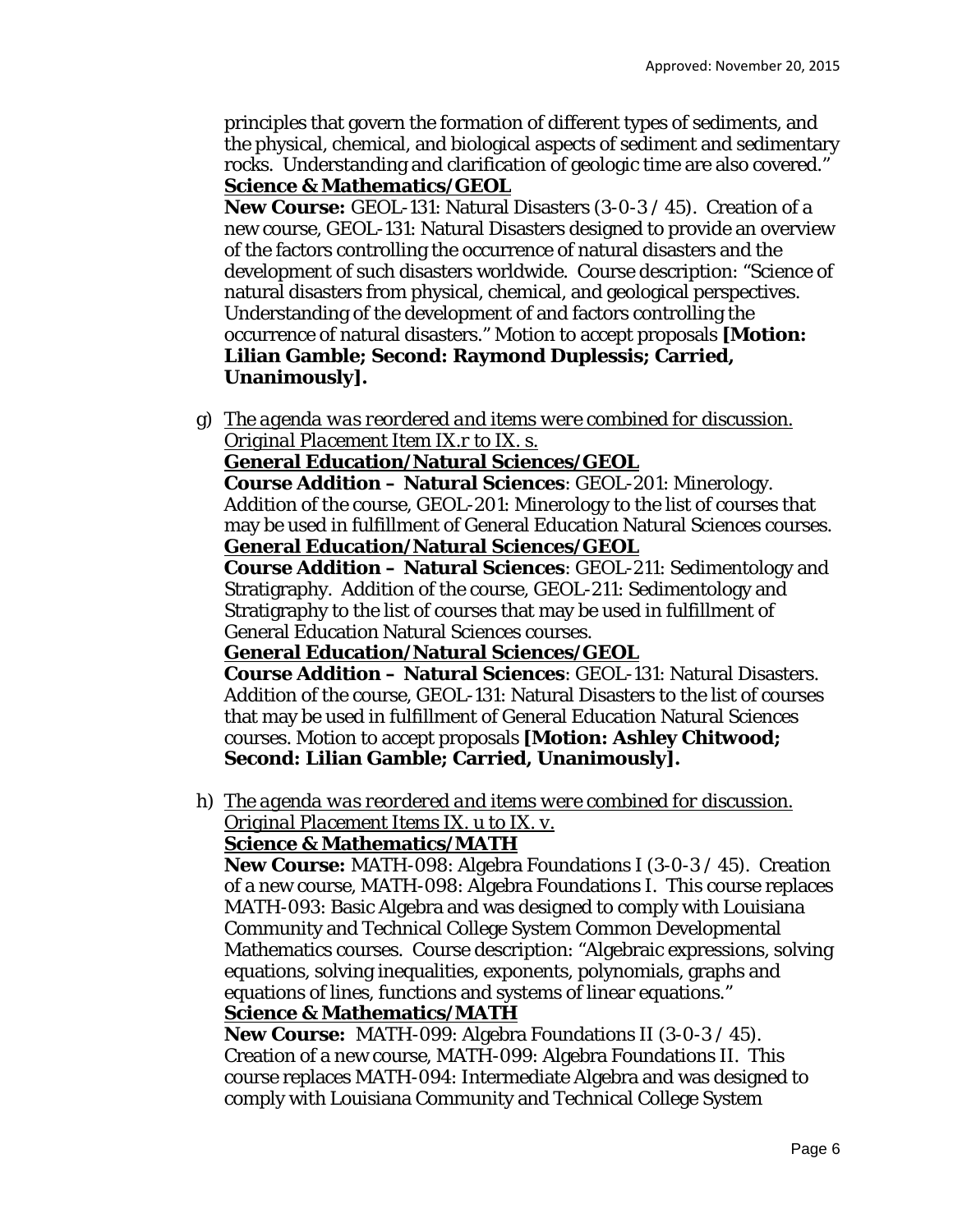Common Developmental Mathematics courses. Course description: "Foundation of additional algebraic skills for students to gain understanding of algebra before taking an entry level college math course. The major topics include polynomials and factoring, rational expressions and equations, radical expressions and equations, and solving and graphing with quadratics." Motion to accept proposals **[Motion: Raymond Duplessis; Second: Maria Cisneros; Carried, Unanimously].** 

i) *The agenda was reordered. Original Placement Item IX. w.*  **Allied Health/HEIT** 

**Change of Course Prerequisite Requirement:** HEIT-141: Professional Practice Medical Coding I. Change the prerequisite requirement of HEIT-141: Professional Practice Medical Coding I to state: "HEIT-110: Basic Coding II, HEIT-125: Billing and Reimbursement, HEIT-127: Advanced CPT Coding." Current prerequisites: "HEIT-101: Introduction to Health Information Technology, HEIT-121: Medical Coding I, HEIT-122: Medical Coding Lab, HEIT-123: Basic CPT Coding, and HEIT-125: Billing and Reimbursement. Motion to accept proposal. **[Motion: Ashley Chitwood; Second: Kiedra Williams; Carried, Unanimously].** 

- j) *The agenda was reordered. Original Placement Item IX. x.*  **Allied Health/HEIT/Registration Specialist Program Revision:** Certificate of Technical Studies in Medical Registration Specialist. Revise the C.T.S. in Medical Registration Specialist as follows: Delete: ENGL-100: English 100 as an "OR" choice with ENGL-101: English Composition I and SPCH-231: Interpersonal Communication from Required Courses in Major; Add: ENGL-101: English Composition I and SPCH-130: Fundamentals of Communication to Required Courses in Major. Total Program Hours Remain the same. Motion to accept proposal. **[Motion: Kiedra Williams; Second: Lesha Coulon; Carried, Unanimously].**
- k) *The agenda was reordered. Original Placement Item IX.y.*  **Business & Technology/ARCH**

**Change of Program Description:** Associate of Applied Science in Architectural/Design Construction Technology. Change the program description for the A.A.S. in Architectural/Design Construction Technology as follows: Delete: "After completion of the associate of applied science degree program, the graduate can also attend a four-year institution to attain a bachelor's degree in related fields." This statement suggests the A.A.S. program is designed for transfer. Motion to accept proposal. **[Motion: Janet Colletti; Second: Sara Delozier; Carried, Unanimously].**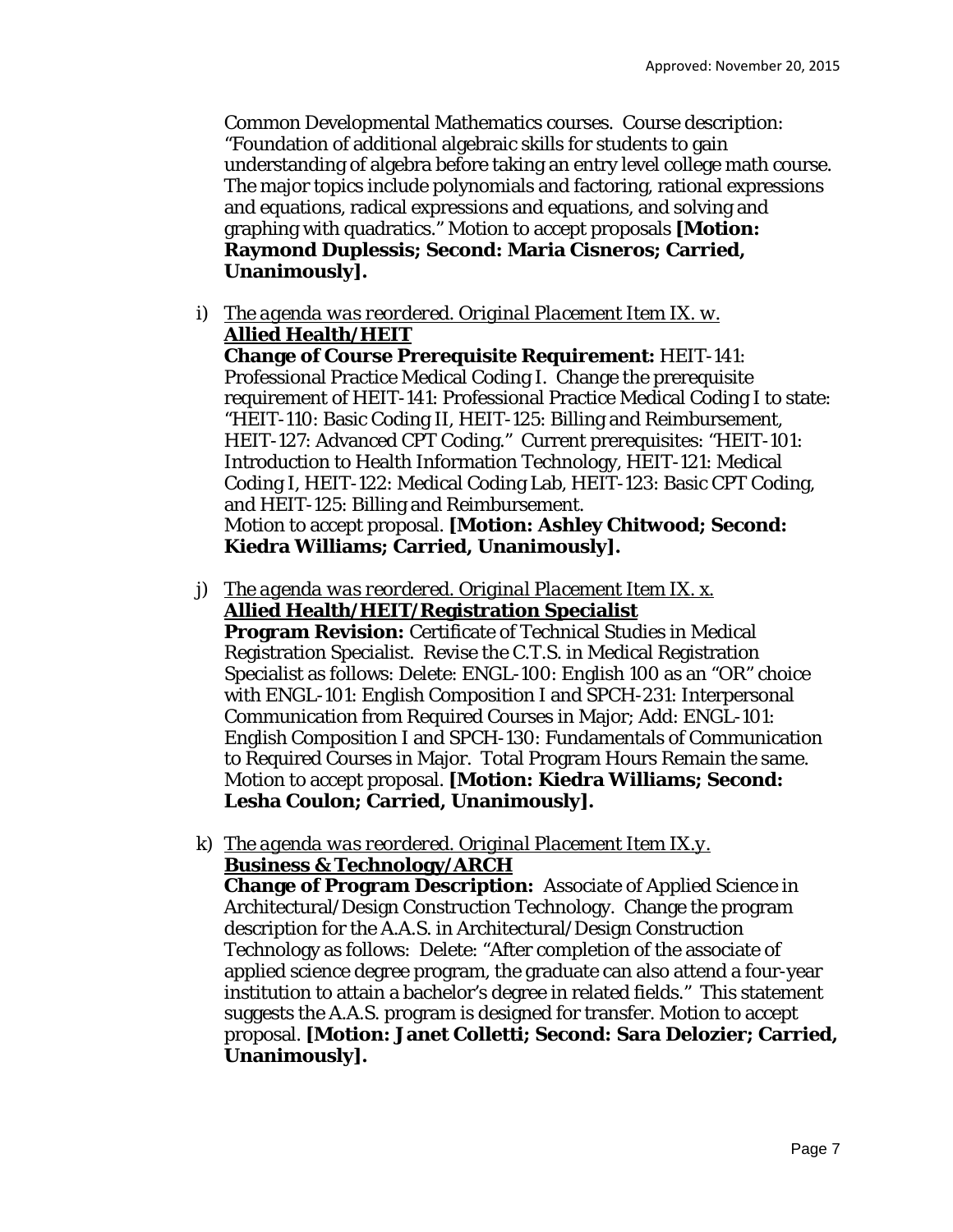l) *The agenda was reordered. Original Placement Item IX.z.*  **Business & Technology/CMIN** 

**Change of Program Description:** Associate of Applied Science in Computer Information Technology. Change the program description for the A.A.S. in Computer Information Technology as follows: Delete: reference to transfer in the following statement: "(2) to provide the appropriate foundation for further studies in computer information systems and computer technology, such as a four-year degree program." This statement suggests the A.A.S. program is designed for transfer. Motion to accept proposal. **[Motion: Ashley Chitwood; Second: Vance Roux; Carried, Unanimously].** 

# **X. Consent Agenda**

# a) **Arts & Humanities/ANTH**

**Change of Course Title:** ANTH-165: Physical Anthropology. Change the title of ANTH-165: Physical Anthropology *from* ANTH-165: Physical Anthropology *to* ANTH-165: Biological Anthropology. Course title is mapped to Louisiana Common Course Name/Number, and is the title used in most Colleges and Universities.

# b) **Arts & Humanities/ANTH:**

**Change of Course Description:** ANTH-165: Biological Anthropology. Change the course description of ANTH-165: Biological Anthropology to state: "Introduction to human evolution, variation, adaptation, primatology, paleoanthroplogy, and related topics." Revised description is aligned to Louisiana Common Course Names/Numbers/Descriptions (LCCN: CATR 2023). Current description: "Origin and evolution of human species; includes human genetics and modern primates."

# c) **Science & Mathematics/CHEM**

**Change of Course Prerequisite Requirements:** CHEM-101: Chemistry I (non-science majors). Change the prerequisite requirements of CHEM-101: Chemistry I (non-science majors) to state: MATH-094 or higher with a grade of "C" or better and Eligibility for ENGL-101: English Composition I. Current prerequisites: MATH-093 and eligibility for ENGL-101.

# d) **Science & Mathematics/CHEM**

**Change of Course Prerequisite and Co-requisite Requirements:** CHEM-142: Chemistry II (Science Majors). Change the prerequisite requirements of CHEM-142: Chemistry II (Science Majors) to state: "C" or higher in CHEM-141. No co-requisite requirement. Current requisite requirements: Prerequisite: "C" or higher in CHEM-141 AND CHEM-143. Co-requisite: CHEM-144. Credit not awarded unless CHEM-144 is completed.

# e) **Science & Mathematics/CHEM**

**Change of Course Co-requisite Requirements:** CHEM-222: Organic Chemistry II. Remove the co-requisite requirements of CHEM-222: Organic Chemistry II. Current co-requisite requirement: CHEM-224.